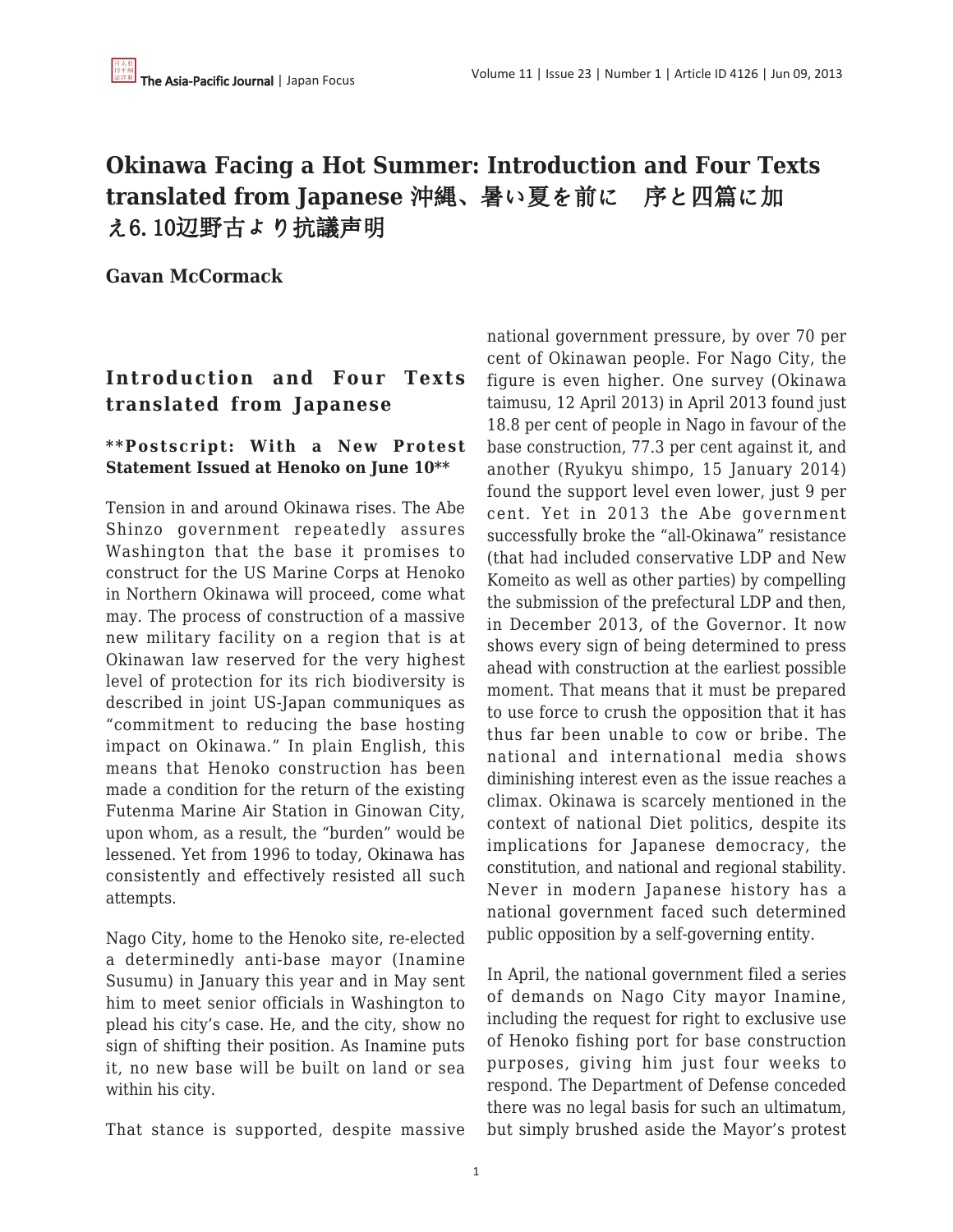and request for clarification. Immediately after expiry of the May 12 ultimatum, it called for tenders for the preliminary works. It plans to commence boring into the ocean floor, as part of its preliminary works, in June or July, to end that process before the projected prefectural Governor election in November, and to commence reclamation works early in 2015. It has organized a flotilla of over 100 ships to "protect" its survey vessels, ordered the police and coastguard to stand by to deal with protesters, and is preparing to impose an exclusion zone extending several kilometers into the Bay, marked by buoys or a fence, beyond which "trespassers" would be subject to criminal sanctions.

Okinawan citizens won previous Henoko ocean skirmishes (from 2004) and succeeded in forcing the state to back down. Abe is determined not to let that happen again. A hot summer lies ahead.

The Asia-Pacific Journal attempts from time to time to offer analysis of this unfolding crisis. Here we present a small (translated) selection of recent writings. First, two editorials from Okinawan daily newspapers discuss the outcome of one recent Okinawan civil society attempt to have their case recognized by the courts. The attempt, as related here, was dismissed without even being granted a hearing. As on so many previous occasions, Okinawans pleading their case on legal or constitutional grounds are blocked at the judicial as at the political level. They continue to assert their rights as citizens in whom, under the constitution, sovereignty resides. Our third text is an impassioned plea from Nago author Urashima Etsuko. We have carried translations of several Urashima articles in the past (see our index). In this new piece, she comments on the widely publicized fact of the Nago Fishing Cooperative accepting the sum of 3.6 billion yen as compensation from the national government for the loss of their fishing rights in the construction site area. Our fourth article is a short report on the discovery of significant numbers of dugong in the Henoko Bay vicinity. The dugong is an internationally protected species whose presence during the "environmental impact assessment" process the government was at pains to minimize. By their appearance in 2013 in the most sensitive and endangered waters adjacent to the construction site, at this critical juncture, these marine mammals could be seen to be making their own silent protest and plea for survival.

The first three texts are my translation, and the fourth is from T&CT for Ryukyu shimpo (for which our gratitude).

Gavan McCormack

3 June 2014

## **"Dismissal of the Environmental Assessment Case Exposes Limits of the Law"**

#### **Editorial, Okinawa taimusu, 28 May 2014**<sup>1</sup>

The residents' plea did not even get to be heard by the judiciary. The ruling against their suit was in effect a dismissal without a hearing.

Such was the judgment issued by the Naha district branch of the Fukuoka High Court on 27 May in the Henoko Environmental Impact Assessment (EI) case. Residents and others had brought the action protesting against procedural flaws and seeking to have the national government undertake the environmental impact study over again from the beginning.

How should the EI's illegality be viewed? That was the question posed by the residents to the judiciary. But in rejecting their suit, the High Court avoided any concrete opinion on the procedural irregularities of the assessment. Having been beaten at the district court level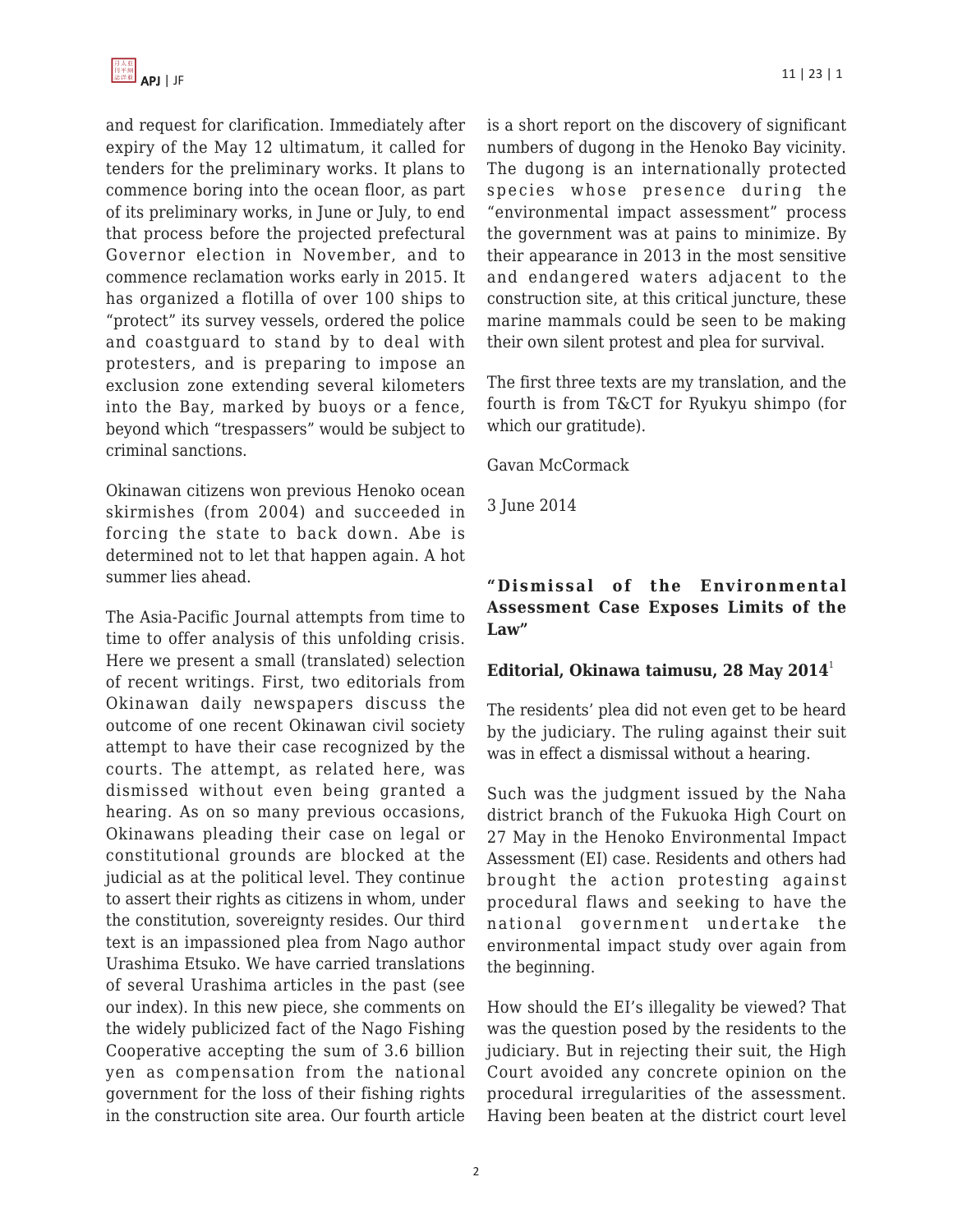

and then at this appeal court level, it amounts to total defeat for the residents.

The crux of the matter was the question of whether individual residents could enjoy legal standing and so have the opportunity to express their views. The Environmental Assessment Law provided for residents to be given the opportunity to express opinions at both the scoping document and the preparatory document stages. How was this to be understood?

The judgment completely upheld the position of the state, taking the view that the law could not be interpreted as conferring on individuals the right to express views.

As a result of the ruling in this case, representing a complete dismissal, two new problems arise. One concerns the law itself. The other is that in Okinawa, which is subject to agreements with the US such as the Status of Forces Agreement (SOFA), the application of the constitution and domestic law is subject to restriction and severe disadvantage is suffered.

The EI is an estimate of the impact that development will have on the environment. Under the present system, even in cases when a worsening of the environment is foreseen, an alternative is almost never considered.

Even in an ordinary assessment this is the case. In a "special case" such as the construction of an American military airfield, the difficulty of the EI may be easily imagined.

What sort of aircraft is to be deployed? What routes will those aircraft fly? How often will they do training exercises? Where will the sand for reclamation come from and how will it be dredged? And what about the sea-grass beds that provide dugong with feeding grounds? "Freedom of information" and "civic participation" are essential to assessment but it happens time and again that information is not disclosed or that materials are only provided afterwards.

As the limits of the EI are revealed, we would like academic and nature protection organizations to investigate problematic points not only in the limitations of the law but also in the way it as been adapted to US military planning and to proceed from that to improve the system.

Not once has the judiciary ever recognized a halt to night or early morning flights in the noise suits over US military airfields at Kadena and elsewhere. The US military is allowed special exemption from the rules applying to low-level flight in domestic law. The measures agreed between Japan and the United States on noise regulation cannot be applied if the US military says it is necessary [to breach them].

In Okinawa where US bases are excessively concentrated measures guaranteed under the constitution and national law are severely constrained. The Okinawa that before reversion to Japan [1972] was beyond the reach of Japanese sovereignty remains even after it in a state of semi-sovereignty.

## **"Judgment in the Henoko Environmental Assessment Case – Courts Lack the Courage to Right Injustice"**

#### **Editorial, Ryukyu shimpo, 29 May 2014<sup>2</sup>**

This is an unjust ruling that gives one the sense that the judiciary is abandoning both its raison d'être and its proper role. In the trial of a suit brought by local residents and citizens seeking a reopening ab initio of the environmental assessment (EI) for the construction of a substitute for the US Marine Corps' Futenma base, on grounds of procedural irregularity, the Naha Branch of the Fukuoka High Court ruled against the citizens.

The most contested issue was whether the residents had a right to lodge a formal statement to the court of their view concerning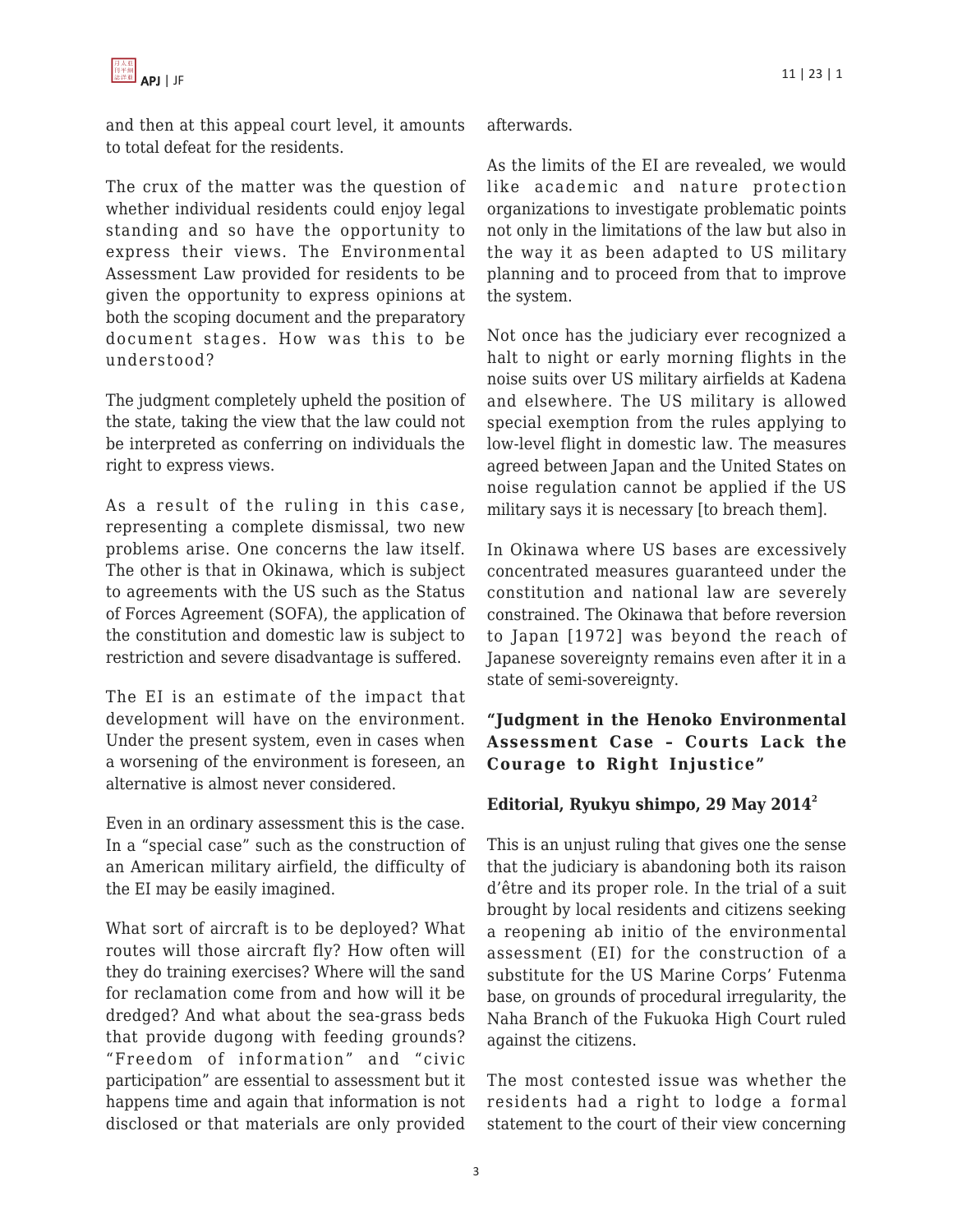the EI procedure. The judgment threw out the applicants' claims for a second time, upholding the lower court's ruling that "the right to express a view on the part of residents is not recognized" under the EI Law, without making any ruling on the procedural irregularities claimed by the residents.

In the scoping document that constituted the first phase of the assessment process, the state provided no information on crucial matters such as flights of US military aircraft over residential districts and only incorporated the information on the VTOL MV-22 Osprey at the actual assessment stage, effectively depriving residents of the opportunity to state their opinion,. It is clear that the procedure was slipshod.

However on the question of the opinions of residents in the assessment, the court upheld the judgment of the lower court that "it is enough for the party carrying out the works to 'consider' such opinions," hinting that it showed greater concern for the state, the party conducting the works, than for the opinions of residents.

If it is enough for mere "consideration" to be shown towards the opinions of residents, even when there is a fear that their everyday lives might be threatened, then the EI has to be seen as a facade, a means to supply an alibi to the party undertaking works.

And while there are such limits to the law as currently administered, even more problematic is the judicial attitude of turning a deaf ear to the views of residents. In the case of the New Ishigaki Airport construction, Naha District Court, even while dismissing the residents' opposition on grounds of flawed EI process, nevertheless cautioned that the large-scale investigations carried out prior to the EI procedure might be in breach of the spirit of the EI law.

In the present High Court judgment it is

impossible to sense even a scintilla of judicial pride to address social wrongs and injustices. If such a judicial stance continues, there will never be relief for residents whose livelihood environment is threatened by the acts or policies of the state.

On the matter of the Henoko base transfer, another (current) court action seeks cancelation of the reclamation license issued by Governor Nakaima. Okinawa prefectural government argues that residents lack standing as complainants and so have no right to sue. But the court should not just dismiss this action. It should make a ruling in line with standards of justice in society.

In Okinawa, where US bases are concentrated, the Status of Forces Agreement (SOFA) and the Japan-US Security Treaty (Ampo) take precedence over the constitution and domestic law. The human rights of residents suffer as a result. For that very reason, the judicial system bears a heavy responsibility to serve as a fortress for their defense.

## **Urashima Etsuko, "The Sea belongs to the Okinawan people and is not for sale,"**

Ryukyu shimpo, 31 May 2014.

According to a report in this paper (Ryukyu shimpo) on May 23, an agreement has been reached whereby the Okinawan Defense Bureau is to pay the Nago Fishing Cooperative 3.6 billion yen [ca \$35 million] as compensation for the reclamation of the sea as part of the plan to construct a new military base at Henoko.<sup>3</sup> Since the Nago Fishing Cooperative agreed to the reclamation in March last year there was nothing surprising about this but if it was to be understood as meaning that fishing people had sold the sea for 3.6 billion yen that would be far from the mark.

As Nago City mayor [Inamine] criticizes the government's posture of pretending that "the project is proceeding," so the Defence Agency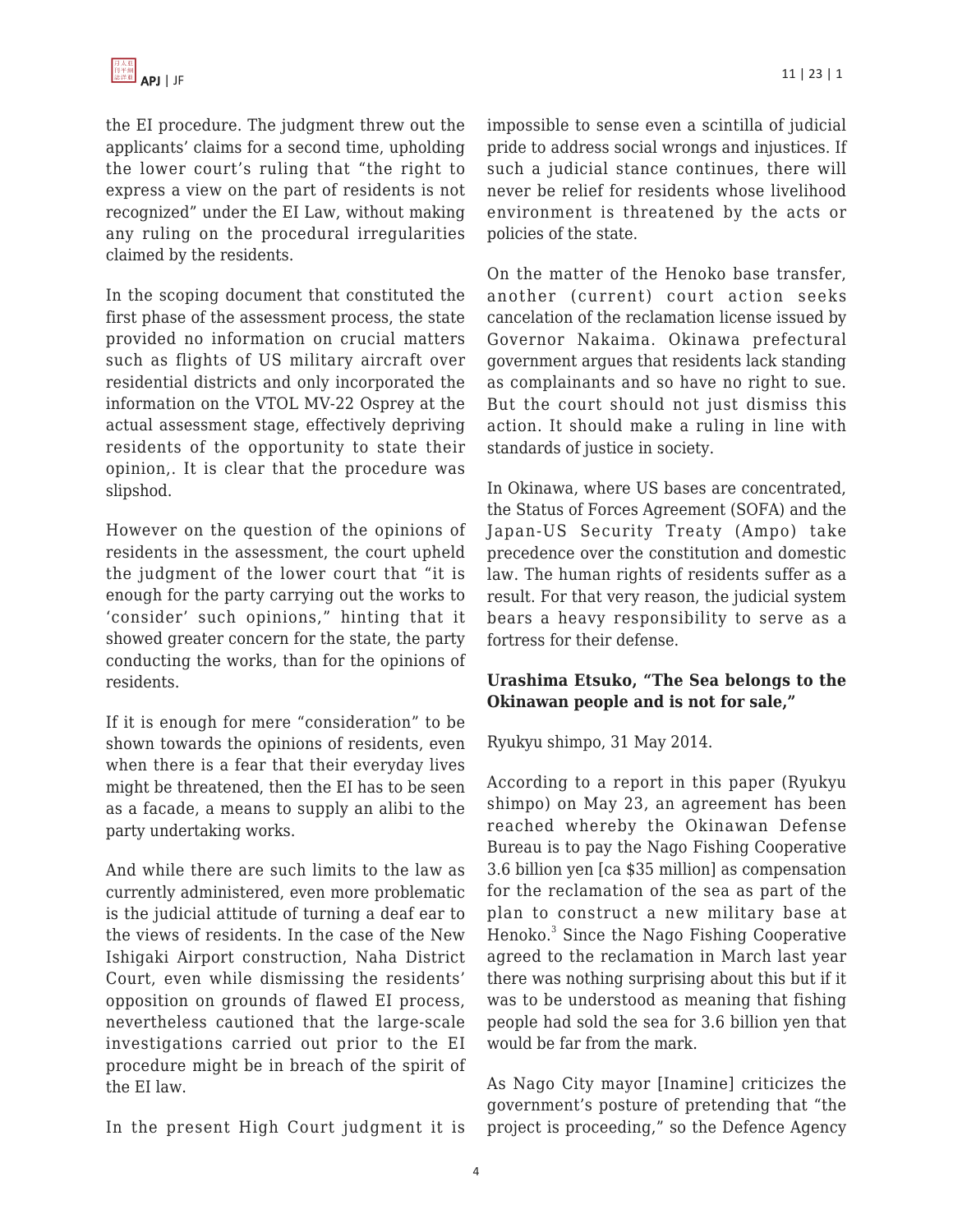and the government are desperately trying to sow a feeling of impotence among the people of Nago and of Okinawa that "even though you oppose it, the works continue. You are wasting your time." They want us to think that, "once the sea is sold, we won't be able to oppose reclamation any longer."

But the Nago Fisheries Coop has not sold the sea and could not sell it because the sea is not the property of the coop or of fishing people. What they have is just the license to engage in fishing, or the right to make a living from fishing. All that is happening now is that they are being compensated for having "sold" or abandoned this license.

It is necessary to take a step backwards, to the principle that it is not a matter of to whom the sea belongs but that the sea is not something to be bought and sold. The sea that over many aeons has been cultivated by the earth our mother. From it life itself was born and the web of life, the life system of giving birth and being born, was generated.

You might say that the right to engage in fishing is the right to just one small part of the fruits of the sea's life system, and since that entitlement would be lost if the sea is reclaimed the right to receive compensation is understandable. But how sad it is that it should be fishing people, who more than anyone enjoy the blessings of the sea, who should choose to abandon that right in exchange for money. Even if the Cooperative takes the money, I wish individual fishermen would not receive it but instead place it on deposit. Those who do not accept a share do not lose their rights to fish and, if it turns out that the reclamation does indeed go ahead, they could then receive their share.

What is important is that even if the Nago Fishing Cooperative (whose members, regular and semi-regular, amount to a mere 120 people, most of whom belong not to the East coast, where reclamation is planned, but to the West coast) accepts the money it does not mean that our rights to the sea are lost. The sea is not just a place for humans to catch fish and crustaceans. It provides us with all forms of life.

It is our duty and our right to hand on the blessings of the sea to our children and grandchildren. Let us now raise our voices and expand the circle of refusal to permit this absurd reclamation.

#### **Translator's Note**.

On the March 11 2013 decision-making meeting of the Nago Fishing Cooperative referred to here, see Urashima's November 2013 article on this site **(**"A Nago Citizen's Opinion on the Henoko Marine Base Construction Project," The Asia-Pacific Journal, Vol. 11, Issue 47, No. 2, November 25, 2013)**.** Although the vote to yield their fishing rights in return for compensation was then carried 94:2**,** quite a few Coop members, especially those of the East coast, had grave doubts about it.

Local newspaper articles cast some light on the apparent "pro-base" sentiment of the Henoko meeting, quoting opinions among the participants such as "we cannot fish because of US exercises," "If the country determines something, how can we resist?" and "It resembles the situation in which [in the Battle of Okinawa] people were collectively driven to group suicide."

The Okinawan fishing industry has suffered greatly from the direct damage caused by red soil runoff pollution from the construction of bases during the US occupation period and from rampant development since reversion (1972), and it suffers recurrent harm from incidents and accidents in the coastal zone provided to the US military. In the past, according to the three-part analysis in Ryukyu shimpo, it was possible for fishermen to earn in excess of five million yen per year, but now – with "US amphibious vehicles tearing up the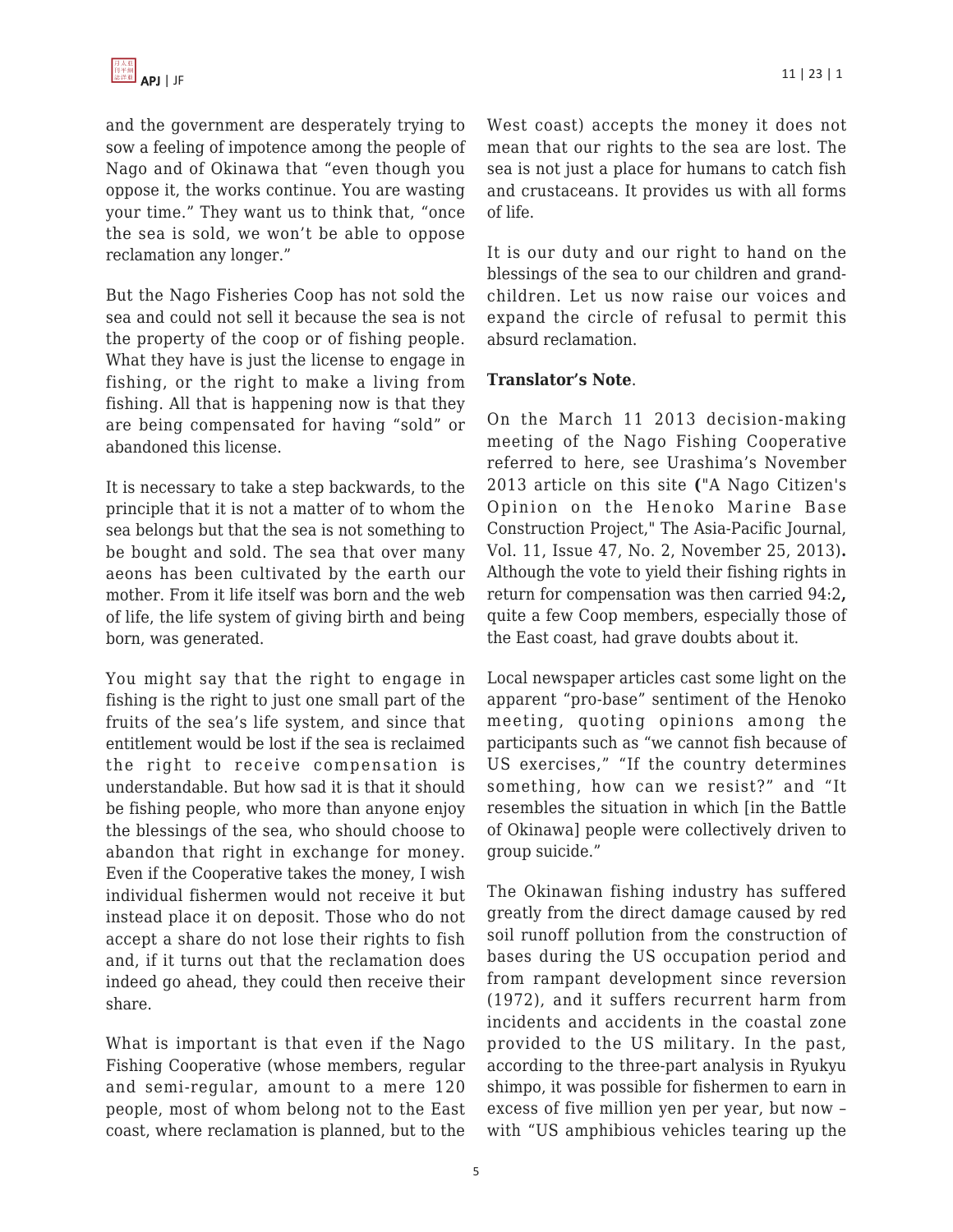mozuku (seaweed) fields" – only about onethird of that ("Hinuku umi de ikiru – Henoko umetate doi no shinso," Ryukyu shimpo, 13, 14, and 15 March 2013). Consequently, fishermen worry over whether they can continue to make a living and many, as Urashima wrote then, are tortured over the fact that they want to oppose but cannot go against the current in the organization. They feel they have no alternative but to submit to the national plan, allow the bay to be turned into a massive US military complex, and take whatever compensation is available.

However, the larger fishing cooperatives of the surrounding area (more representative of the sentiment of fishermen from the Eastern side of Northern Okinawa where the base is planned), have adopted a sharply different stance. Five days after the Henoko meeting, a mass meeting attended by 150 members of the fishing Coops of neighboring Ginoza, Kin, and Ishikawa (total members: 316) demanded immediate cancelation of the construction plan. ("Ginoza nado gyokyo, Henoko isetsu ni hantai," Okinawa taimusu, 17 March 2013).

#### **Author**



APJ | JF 11 | 23 | 1

**URASHIMA Etsuko (Photo by [Laurie Toby Edison\)](http://www.laurietobyedison.com/WOJwords_UrashimaEtsuko.php)**

Urashima is a Nago City writer and environmentalist, involved from the outset in 1997 in the movements opposing the construction of a new military complex in Henoko, She is the major chronicler and historian-participant of struggles in Northern Okinawa over the past two decades, and author of a series of books and articles on them (in Japanese). For other translations from her writing, see the index of this site. For a note by Urashima on her thinking, see Gavan McCormack and Satoko Oka Norimatsu, Resistant Islands: Okinawa Confronts Japan and the United States, Rowman and Littlefield, 2012, pp. 243-248.

## **Okinawa Defense Bureau confirms traces of dugongs eating seaweed in the sea around Henoko<sup>4</sup>**

Ryukyu shimpo, 23 May 2014



The Okinawa Defense Bureau released a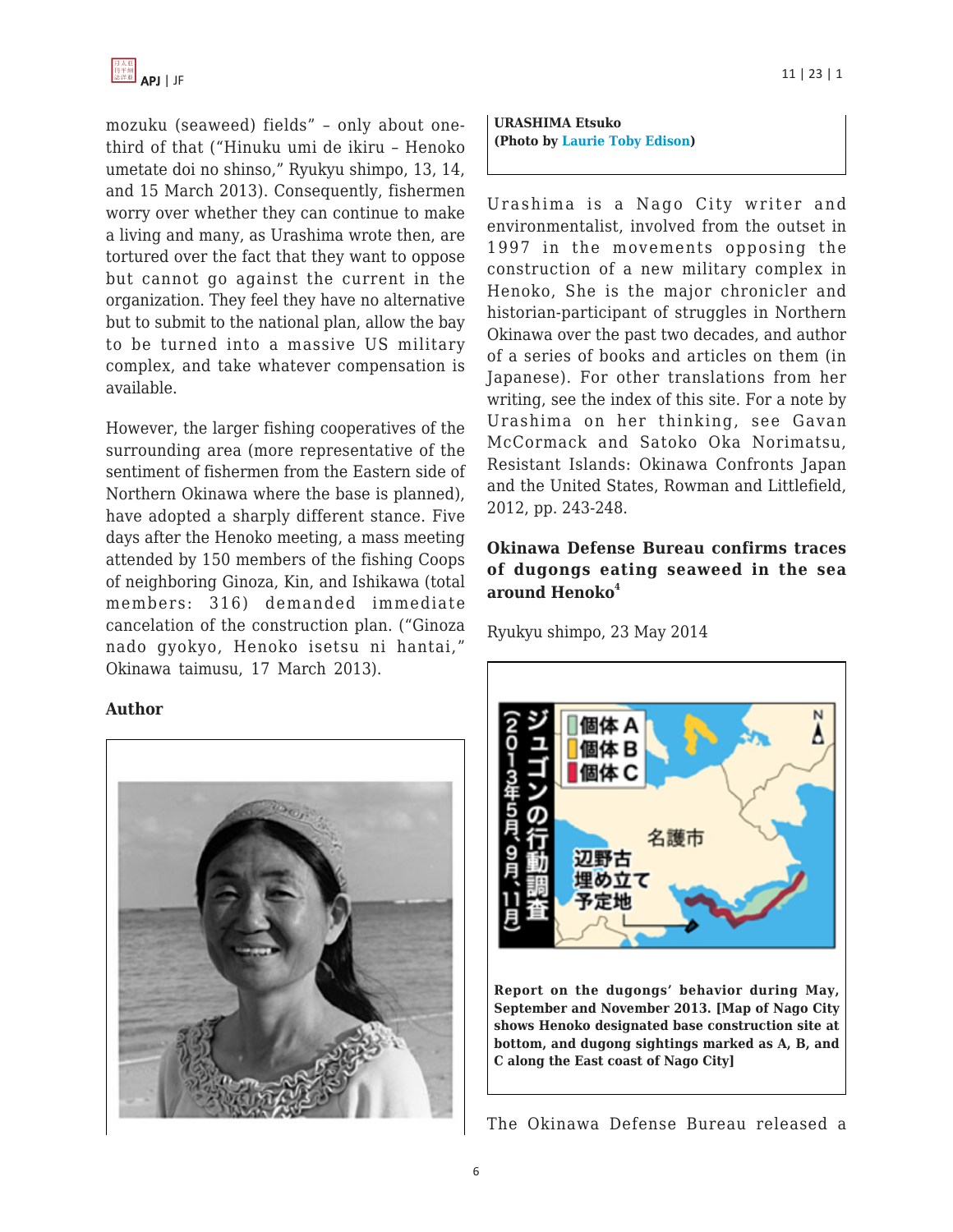

research report on the living organisms in the waters around Camp Schwab, on May 22. The research was carried out from November 2012 to March 2013. The defense bureau is proceeding with building a new base to replace Marine Corps Air Station Futenma in Henoko, Nago. The defense bureau has now announced a key finding from the 2013 survey: traces of dugongs eating seaweed and seagrass beds on the Oura Bay side of Henokozaki [Cape Henoko], the proposed landfill site. Seaweeds, such as eelgrass, which dugongs feed on, abound in the area, according to the research. The defense bureau saw 17 dugongs over 15 days in Kayo, Oura Bay and the sea near Kouri Island.

Meanwhile, volunteer research group "Zan" found more than 30 traces of seagrass eaten by dugongs on the Oura Bay side of Henokozaki by May 21. Some experts stress that the planned site for landfill is likely to be an important feeding ground for dugongs. The survey data suggests that the habitat of the dugong covers a wide range of areas from the east side of the northern part of the main island to the west coast. Environmental protection groups are concerned that the landfill construction will affect the dugongs because the proposed area for dredging sand and transporting it for landfill is part of their habitat.

According to the research report, the number of dugongs there is three, a male, female, and their child.

Hosokawa Taro, the deputy secretariat of the Okinawa Dugong Network, said, "The dugongs found in Kouri Island in the past have moved to Oura Bay, and they might live in the east coast. He pointed out that Oura Bay of Henokozaki has possibly become one of a few feeding grounds of the dugongs. He doubts that only three dugongs live there. He said, "It is difficult to identify individuals other than the dugong that has the split tail fin."

The defense bureau started the environmental

investigation at the planned site in 2009. It has now released the report in its website.

Gavan McCormack is an emeritus professor of Australian National University and coordinator of The Asia-Pacific Journal. He is co-author with Satoko Oka Norimatsu of [Resistant Islands:](http://www.amazon.com/dp/1442215623?tag=theasipacjo0b-20) [Okinawa Confronts Japan and the United States](http://www.amazon.com/dp/1442215623?tag=theasipacjo0b-20) (Rowman and Littlefield, 2012, Horitsu bunkasha, 2013) and co-author with John Dower of the recently published Tenkanki no Nihon e – Pax Americana ka Pax Asia ka (NHK Bukkusu, 2014).

Recommended citation: Gavan McCormack, "Okinawa Facing a Hot Summer: Introduction and Four Texts translated from Japanese", The Asia-Pacific Journal, Vol. 11, Issue 23, No. 1, June 9, 2014.

#### **Notes**

<sup>1</sup> ["'Asesu sosho kikyaku' horitsu no genkai o](http://www.okinawatimes.co.jp/article.php?id=70944) [rotei shita,"](http://www.okinawatimes.co.jp/article.php?id=70944) editorial,

Okinawa taimusu, 28 May 2014.

<sup>2</sup> ["Henoko asesu hanketsu, rifujin tadasu kyoji](http://ryukyushimpo.jp/news/storyid-226148-storytopic-11.html) [nai no ka,"](http://ryukyushimpo.jp/news/storyid-226148-storytopic-11.html) editorial, Ryukyu shimpo, 29 May 2014.

<sup>3</sup> The Abe government initially offered 2.4 billion yen, but since the Coop remained reluctant then raised it to 3.6 billion, presumably reflecting its anxiety to complete all formalities and get works started.

4 [English translation this text](http://english.ryukyushimpo.jp/2014/05/31/14142/) by T&CT for Ryukyu shimpo.

#### **To the Governments of Japan and the United States:**

## **Give Up at Once the Idiotic Henoko Base Construction Plan!**

Statement of Protest against Extension of the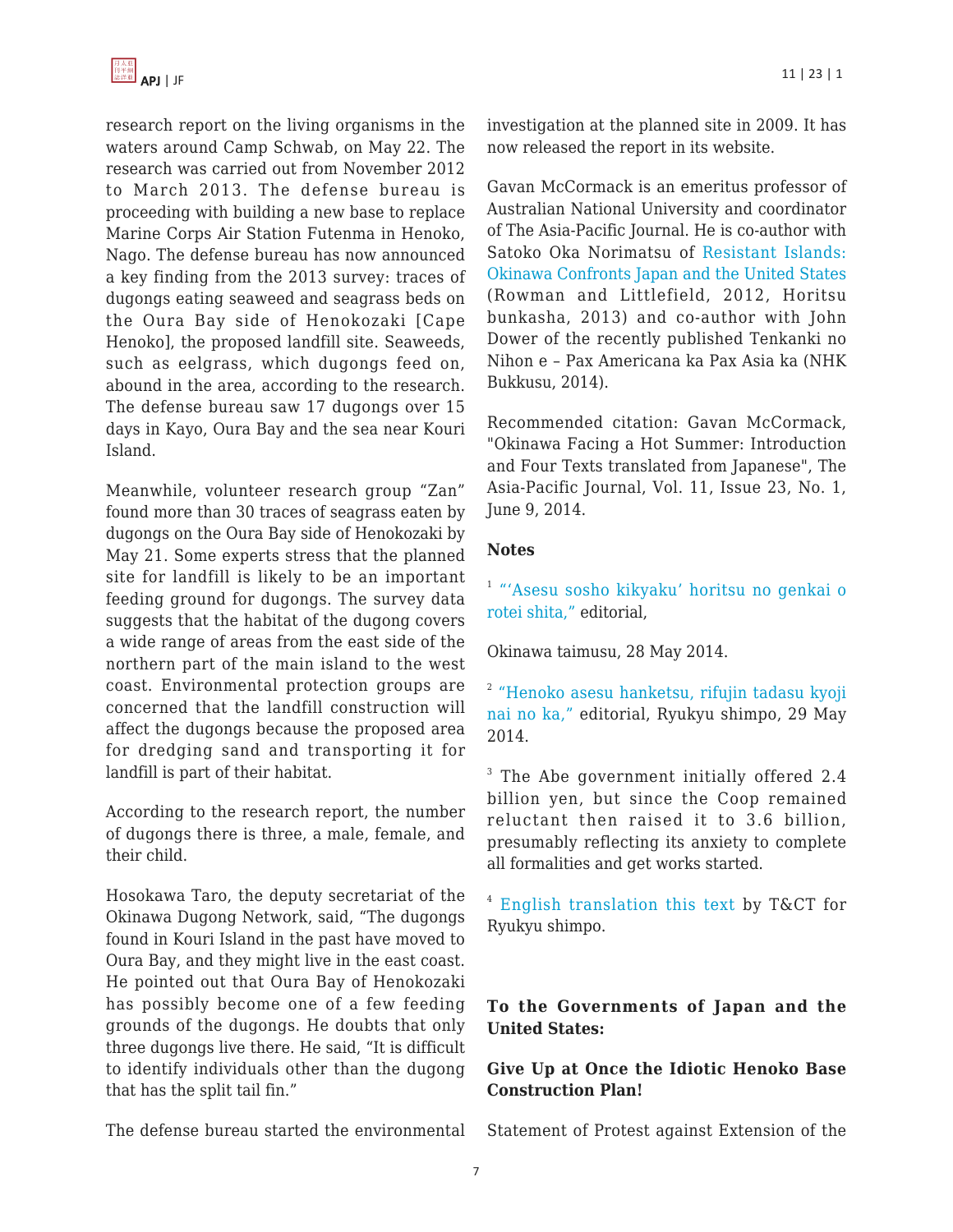Restricted water Zone for Boring Survey in Preparation for Construction of a New Military base at Henoko, Northern Okinawa

Issued at Henoko on June 10 2014 by Nago Conference Opposing Heliport Construction (Heri kichi hantai kyogikai) (translated GMcC)

The Abe government, determined at whatever the cost to boot away the wishes of the citizens of Nago and the people of Okinawa and enforce construction of a new military base at Henoko, is reportedly plan to commence in July boring into the sea floor in preparation for base construction and plans to greatly extend the fisheries limitation (entry restricted) zone from the current 50 meters from shore to 2,000 meters in order to exclude the protest activities of residents and citizens. And it has been revealed that instructions have been issued to the Coastguard that, in the event of local residents or others entering into that zone they should be subject to severe enforcement measures for "maritime crimes" under a Special Criminal Law.

It is not only a case of arbitrary exercise of state power to expand and reinforce a base at sea but also an attempt to crush in advance any recurrence of what happened 10 years ago (2004-2005) when the protest movement led by local residents and citizens forced the abandonment of the sea-floor boring survey without it being conducted even in one single spot. We absolutely cannot allow it.

Furthermore, the government is going to set up buoys around the boring survey site and detain and arrest under a special criminal law any ships or boats on which local residents opposed to base construction might cross the line marked by them. Measures to allocate up to 50 billion yen (ca. \$500 million) provisional expenditure under the 2014 budget for reinforcement of the Coastguard and increasing its staff numbers within Camp Schwab are being firmed up.

This succession of measures amount to an unforgivable outrage and attempt to crush by state power and money power the will of the people of Nago City as shown twice over recent years in mayoral elections and the will of the people of Okinawa as shown in the "Kempakusho" addressed to Prime Minister Abe in January 2013 and in multiple opinion polls. It is discrimination against Okinawa. If such things continue, Japan will no longer be able to be seen as a democratic country.

We vividly recall the huge problem that occurred ten year ago when the pylons (spuds") anchoring the pontoon platforms sent to Henoko for the boring survey destroyed the seabed coral. The Henoko and Oura Bay region is rare even in Okinawa for its precious healthy coral and coral reef, designated by national and prefectural governments as an important coastal zone that must be protected. The behavior of a country that has the obligation to pass on a healthy natural environment to future generations itself destroying that environment leaves us speechless.

Furthermore, the sea grass spread through this marine area provides an extremely important feeding ground for the endangered Japanese dugong. In the environmental impact assessment conducted by the Department of Defense for the government, the effect of base construction was reckoned to be slight because dugong were not making use of the sea-grass beds in this marine zone. But investigations conducted on several occasions in May and June 2014 by environmental NGOs and by the Japan Society for the Protection of Nature were able to confirm the existence of multiple dugong feeding sites right in the middle of the boring survey site (the planned reclamation zone), and we have learned that dugong use these feeding grounds on a daily basis.